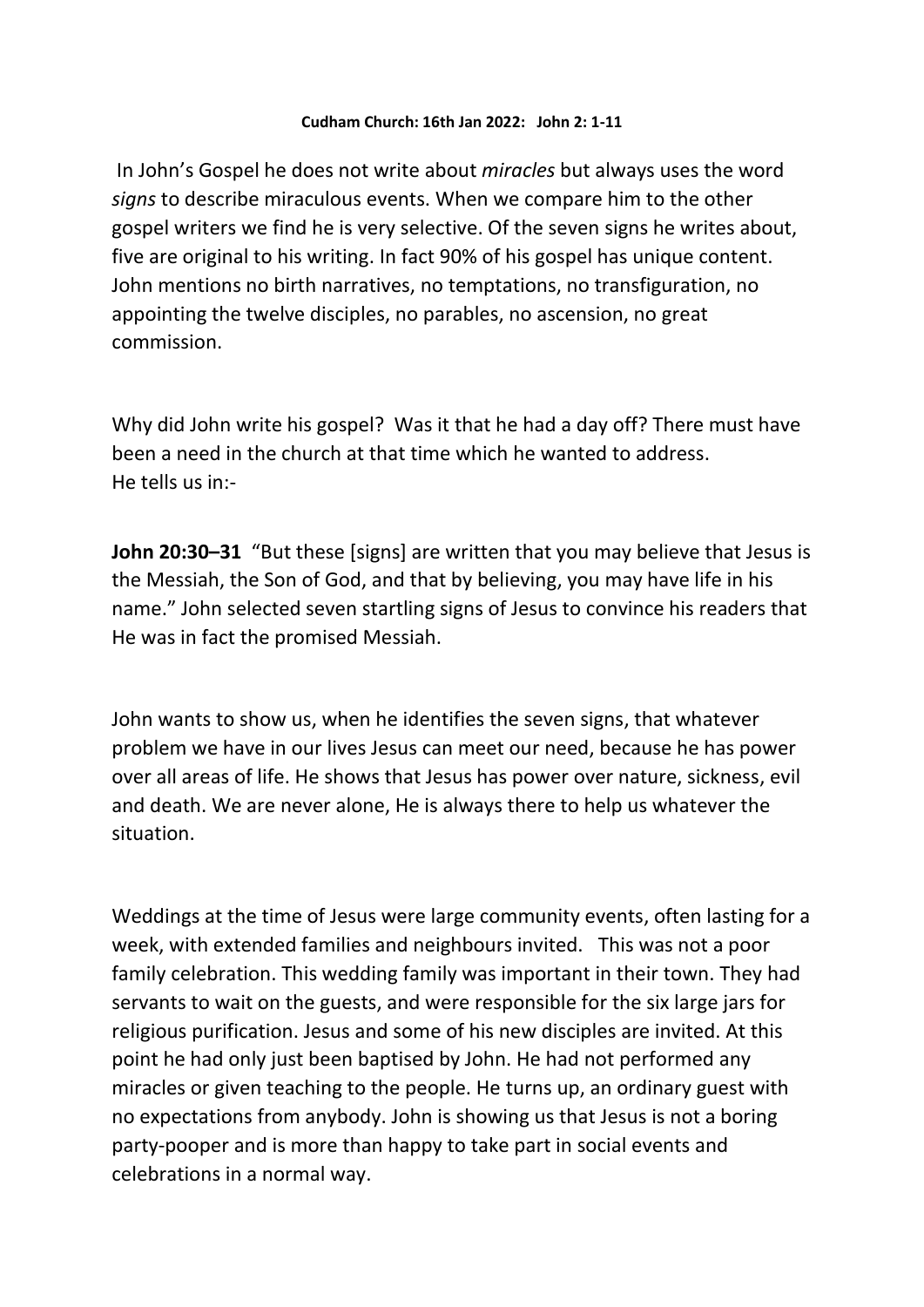We are not told details about what is going on at the wedding, but Mary the mother of Jesus, seems certainly aware of what is happening with the food and drink. Tradition tells us that Joseph was dead by that time, and as the oldest son Jesus was head of the household. Naturally Mary would turn to him for help in difficult situations. She comes to Jesus and tells him they have run out of wine. Strangely, John never mentions Mary by name but throughout the gospel only refers to her as the mother of Jesus. She is there at the beginning of his public ministry and also at the end, a nameless mother standing at the foot of the cross.

Mary does the right thing and comes to Jesus as soon as she realizes there is a wine shortage, which could have caused immense embarrassment and shame to the wedding family. Forever to be remembered in their community as the wedding where the wine ran out.

At this point, we come to a quotation which many commentators find difficult to explain. Jesus does not deal with the problem right away and tells his mother, "My hour has not yet come". She accepts this and does not go off in the huff saying, "after all I have done for him and he won't help me with this one request" as some of us may have done. She did not understand what Jesus was going to do, but trusted him to do what was right. When we believe in Jesus there can be situations where we cannot see a clear solution to a problem, but we must continue to trust that he will work out everything in the best way possible. She turns quietly to the servants and just instructs them to do what Jesus tells them.